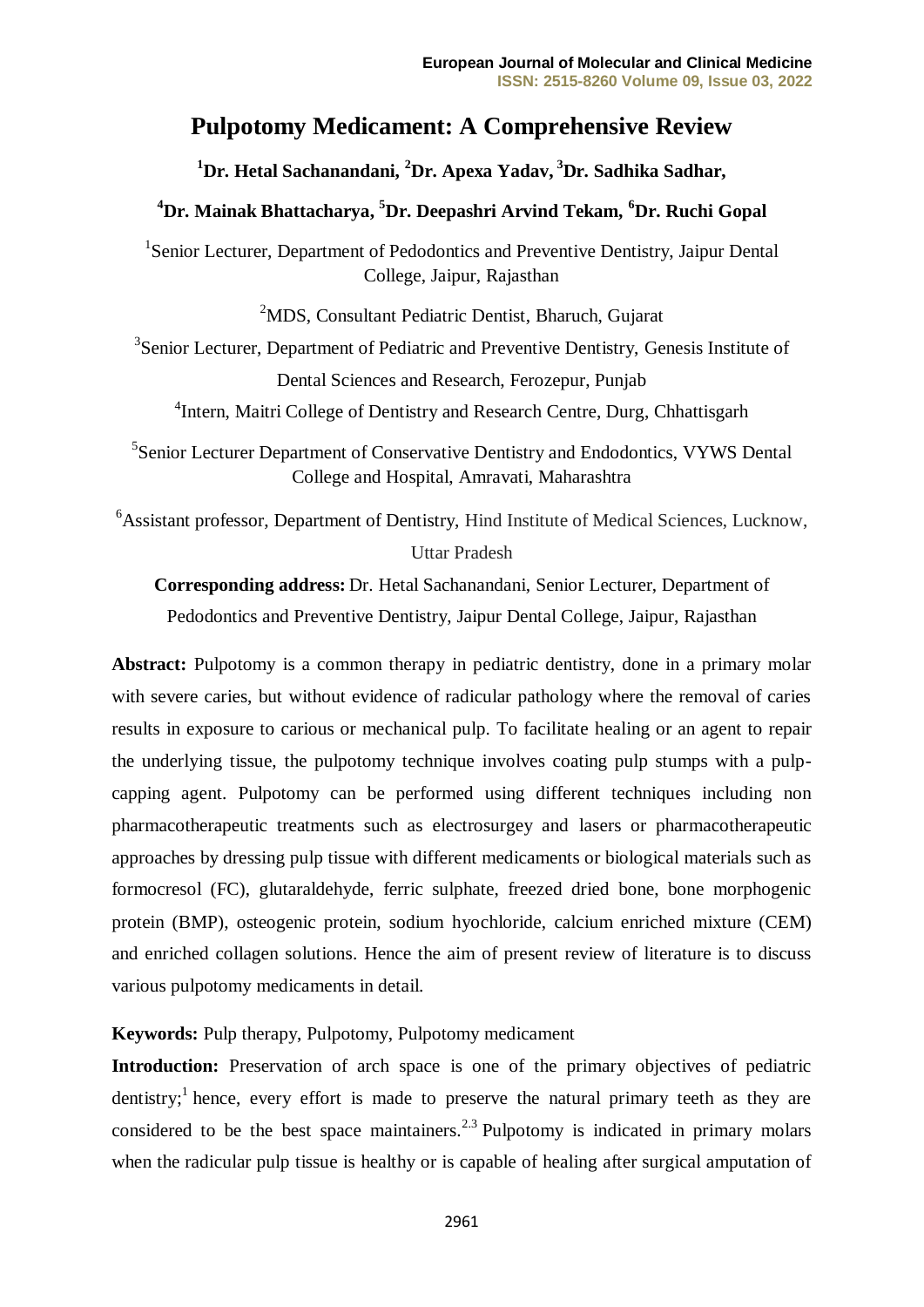the affected or infected coronal pulp. According to the American Academy of Pediatric Dentistry, pulpotomy is defined as the ablation of infected or affected pulp tissues leaving the residual vital pulp tissues intact, thus preserving vitality and function (totally or partially) of the radicular pulp, while the remaining pulp stump is covered with a medicament.<sup>4</sup> Vital pulpotomy is the clinical treatment of choice for primary teeth with exposed pulp. Pulpotomy can be defined as the surgical removal or amputation of the coronal pulp of the vital tooth.<sup>6</sup> This step is generally followed by the placement of a particular medicament over the intact stump to fix, mummify or stimulate repair of the remaining radicular pulp.<sup>7</sup>

Formocresol remains the gold standard among all the medicines published in the literature of the pulpotomy drugs. Despite the high success rate, the use of formocresol has posed numerous questions, including its mutagenic, carcinogenic, and Allergic potential. These drawbacks of formocresol have led to the use of alternate medicaments for pulpotomy in primary teeth. Many different alternative techniques including electrosurgery and use of lasers have been proposed while medicaments such as glutaraldehyde, ferric sulfate, enriched collagen solution, MTA and Propolis.<sup>8</sup> Hence the aim of present review of literature is to discuss various pulpotomy medicaments in detail.

| Table no. 1: Pulpotomy at a glance <sup>9-16</sup> |                                                                              |
|----------------------------------------------------|------------------------------------------------------------------------------|
| 1904                                               | Buckley: Introduced formocresol for pulpotomy                                |
| 1930                                               | Sweet suggested concept of Multivisit Pulpotomy                              |
| 1962                                               | Doyle at al. introduced 2 Visit Pulpotomy                                    |
| 1965                                               | Redig et al. & Speeding et al. suggested 5 min pulpotomy                     |
| 1967                                               | Venham recommended 15 sec procedure                                          |
| 1975                                               | Gluteraldehyde was suggested by Kopel et al. and introduced by S Gravenmade  |
| 1991                                               | Fei et al. introduced farric sulphate pulpotomy                              |
| 1991                                               | Nakashima: application of bone morphogenic protein in Pulpotomy procedure    |
| 1991                                               | Gracia Godoy suggested 1 min pulpotomy                                       |
| 1993                                               | Torabinejad: Initiated the use of MTA for the repair of perforation. MTA was |
|                                                    | used for various vital pulp therapy procedures including pulpotomy           |
| 2002                                               | Hafez AA and Cox CF used sodium hypochlorite as an pulpotomy agent           |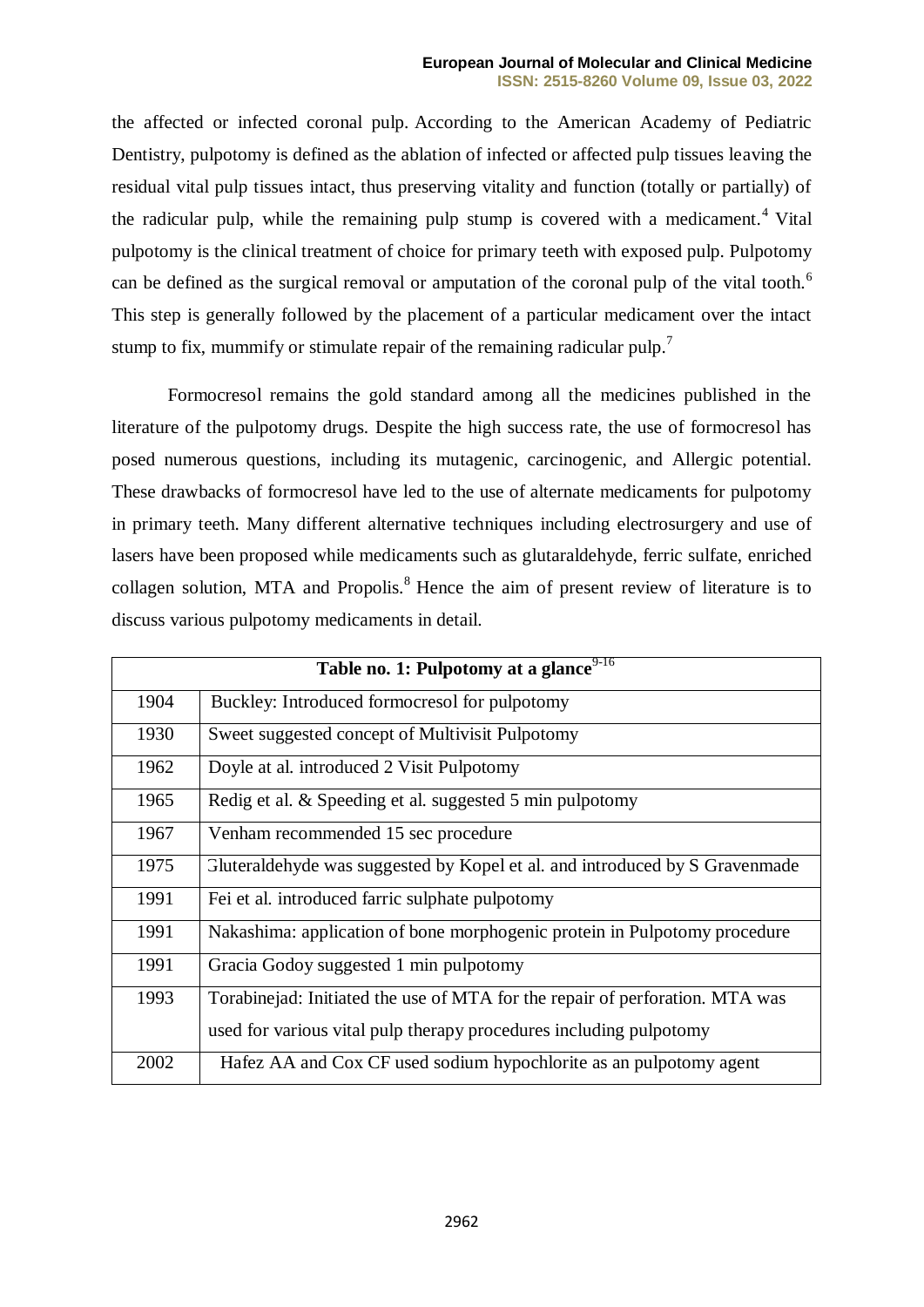### **Indication of Pulpotomy**<sup>14</sup>

- 1. Pulp exposure during removal of caries in primary teeth
- 2. Pulp exposure due to trauma
- 3. No history of spontaneous pain
- 4. Hemorrhage from exposure site is easily controllable
- 5. Hemorrhage from the exposure site is bright red in colour
- 6. No intraradicular bone loss
- 7. No intraradicular radioleucency
- 8. Absence of abscess or fistula
- 9. In young permanent tooth with vital exposed pulp and incompletely formed root

## **Stepwise Pulpotomy Procedure**<sup>14</sup>

- Anaesthesize the tooth and tissue
- Isolate the tooth with rubber dam
- Remove caries with a high speed straight bur without entering the pulp chamber
- Remove the roof of pulp chamber with a slow speed round bur
- Remove coronal pulp with a large excavator or a large round bur
- Apply formocresol with a pledget of cotton and apply it on the amputated pulp for 4 minutes.
- Remove formocresol pledget after 4 minutes and check that hemorrhage stopped
- Filled the pulp chamber with Zinc Oxide Eugenol cement
- Restore the tooth with stainless crown.

#### **Various Pulpotomy Medicament**

**Formocresol:** Pulpotomy using formocresol was introduced by Buckley in 1904. In 1930, Sweet introduced the formocresol pulpotomy technique. Formocresol has subsequently become a popular pulpotomy medicament for primary teeth. Initially, the technique involved five visits. Sweet reduced the number of visits over the years, because of economic and behavior management considerations.<sup>15</sup> Doyle et al. (1962) used a two visit procedure in their comparison study of formocresol and calcium hydroxide. Within a few years, Spedding et al.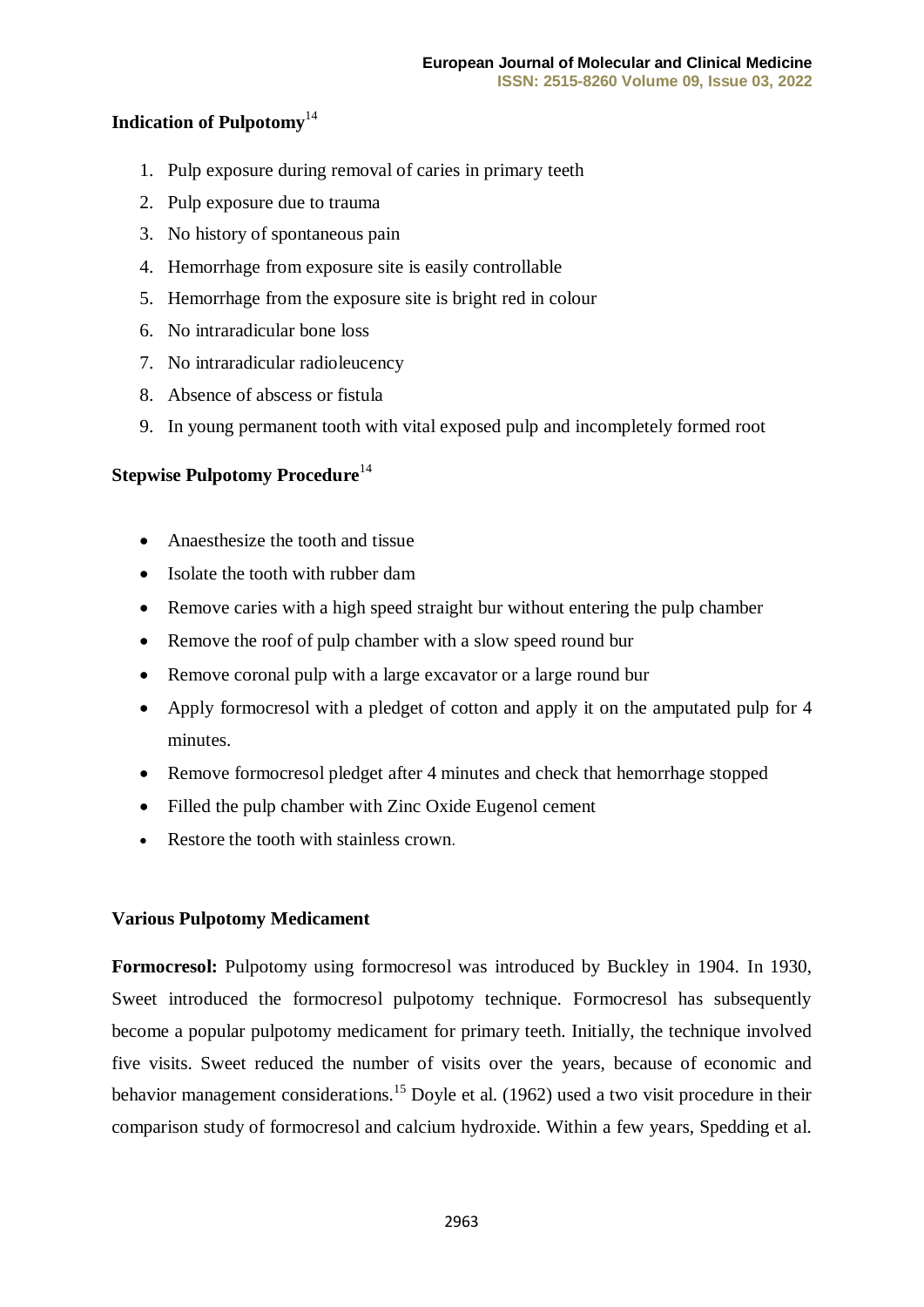(1965) and Redig reported the results of a 5 min formocresol protocol, and since that time, complete mummification has been abandoned by the profession.<sup>17,18</sup>

The composition of Buckley's formocresol is 19% formaldehyde and 35% tricresol, 15% glycerin and 31% water base.<sup>19</sup> Glycerine is added to prevent the polymerization of formaldehyde to para formaldehyde. The presence of para formaldehyde causes clouding of the solution. One fifth dilution of Buckley's formocresol can be prepared by adding 30 ml of Buckley's formocresol, 90 ml of glycerol and 30 ml of water.<sup>15</sup>

Formocresol acts through the aldehyde group of formaldehyde, forming bonds with the side groups of the amino acids of both the bacterial proteins and those of the remaining pulp tissue. It is therefore both a bactericidal and devitalizing agent. It kills off and converts bacteria and pulp tissue into inert compounds.<sup>19</sup>

IARC (June 2004) classified formocresol as carcinogen that has potency to cause leukemia and nasopharyngeal carcinoma. However, Ranly calculated the formocresol concentration following pulpotomy and reported that 3000 pulpotomies will have to be performed in same individual to reach toxic levels.<sup>20</sup>

**Glutaraldehyde:** Gravenmade S 1975 introduced glutaraldehyde (GH) as a new pulp fixative agent. At ph of 7.5 to 8.5, it has a potent bactericidal effect. It is an aldehyde with higher fixative property compared to formocresol and noted that increasing the concentration and longer time improves fixation and suggested the use of 4% Glutaraldehyde for 4 minutes or 8% Glutaraldehyde for 2 minutes.<sup>21</sup>

The properties of glutaraldehyde which make it a potential agent for pulpotomy procedure and also an alternative to the preferred formocresol, are its superior fixative properties, self-limiting penetration, low antigenicity and low toxicity.<sup>22</sup> The only limitations of glutaraldehyde are instability due to short shelf life and it has to be freshly prepared.<sup>15</sup> Prakash et al. (1989) evalauted the clinical and radiological effects of formocresol and glutaraldehyde pulpotomies in various exposed vital human primary molars concluded that glutaraldehyde is better fixative and less toxic agent than formocresol.<sup>23</sup>

**Ferric Sulphate:** Ferric sulphate (Fe2[SO4]3) has been used as a coagulative and a haemostatic agent for crown and bridge impressions. The agglutination of blood proteins results from the reaction of blood with ferric and sulphate ions and with the acidic pH of the solution. The agglutinated proteins form plugs that occlude the capillary orifices, and thereby minimizes the chance for inflammation and internal resorption.<sup>9</sup>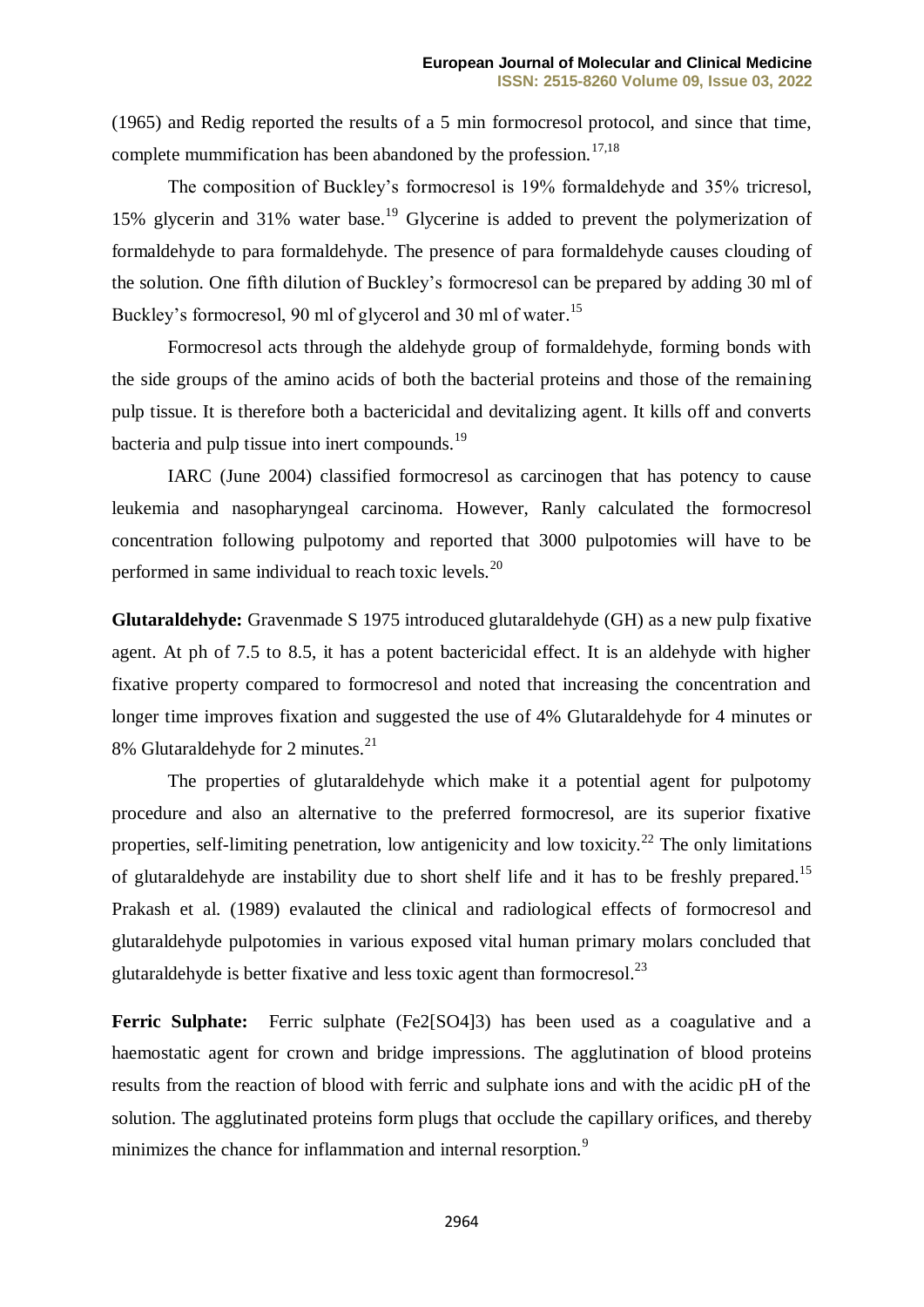Fei et al. (1991) reported the application of ferric sulphate in pulpotomized human primary molars with clinical and radiographic success rates of 100% and 97%, respectively. Ferric sulphate prevented problems arising from clot formation after the removal of the coronal pulp and produced a local, but reversible, inflammatory response in oral soft tissues. No concerns about toxic or harmful effects of ferric sulphate have been recorded in the dental or medical literature.<sup>24</sup>

**Calcium Hydroxide:** Calcium hydroxide was the first agent used in pulpotomies that demonstrated any capacity to induce regeneration of dentin. Calcium hydroxide was introduced in combination with other salts as a pulp-capping agent called calxyl. Additionally, in 1938, Teuscher and Zander reported the presence of a complete dentinal bridge and healthy radicular pulps that had been directly pulp capped with Ca(OH)2 dressings

Doyle et al. (1962) compared the histological, radiographic and clinical success of formocresol and Ca(OH)2 in pulpotomies of human teeth. Their results showed 76 to 100% success in the formocresol group, whereas in the Ca(OH)2 group, the success rate was from 50 to 71%. 16

Calcium hydroxide has been used as a pulp capping agent to stimulate pulpal healing and dentin bridge formation in the permanent dentition, but it is not recommended as a pulp capping agent for pulpotomies in the primary dentition. The main disadvantage of calcium hydroxide as a medicament in primary pulp therapy is the frequent finding of internal resorption.<sup>7</sup>

**Electrosurgery:** Electrosurgery (ES) has been used in dentistry to remove soft tissue and to control the haemorrhage associated with periodontal and oral surgical procedures. ES has been defined as the intentional passage of high-frequency waveforms, or currents, through the tissues of the body to achieve a controllable surgical effect. The use of ES to promote pulpal hemostasis as a non-pharmacological pulpotomy technique has proven to be a merit as it leads to good visualization and hemostasis and is less time-consuming than the FC approach. Dean et al. (2002) who reported clinical and radiographic success of electrosurgical groups to be 96% and 84%, respectively, and for FC group, 100 and 92%, respectively.<sup>26</sup>

**Bone Morphogenic Proteins:** Bone Morphogenic Proteins (BMP) is thought to induce reparative dentin with recombinant dentinogenic proteins similar to the native proteins of the body. In 1990, Nakashima reported a histological study using bone morphogenetic protein in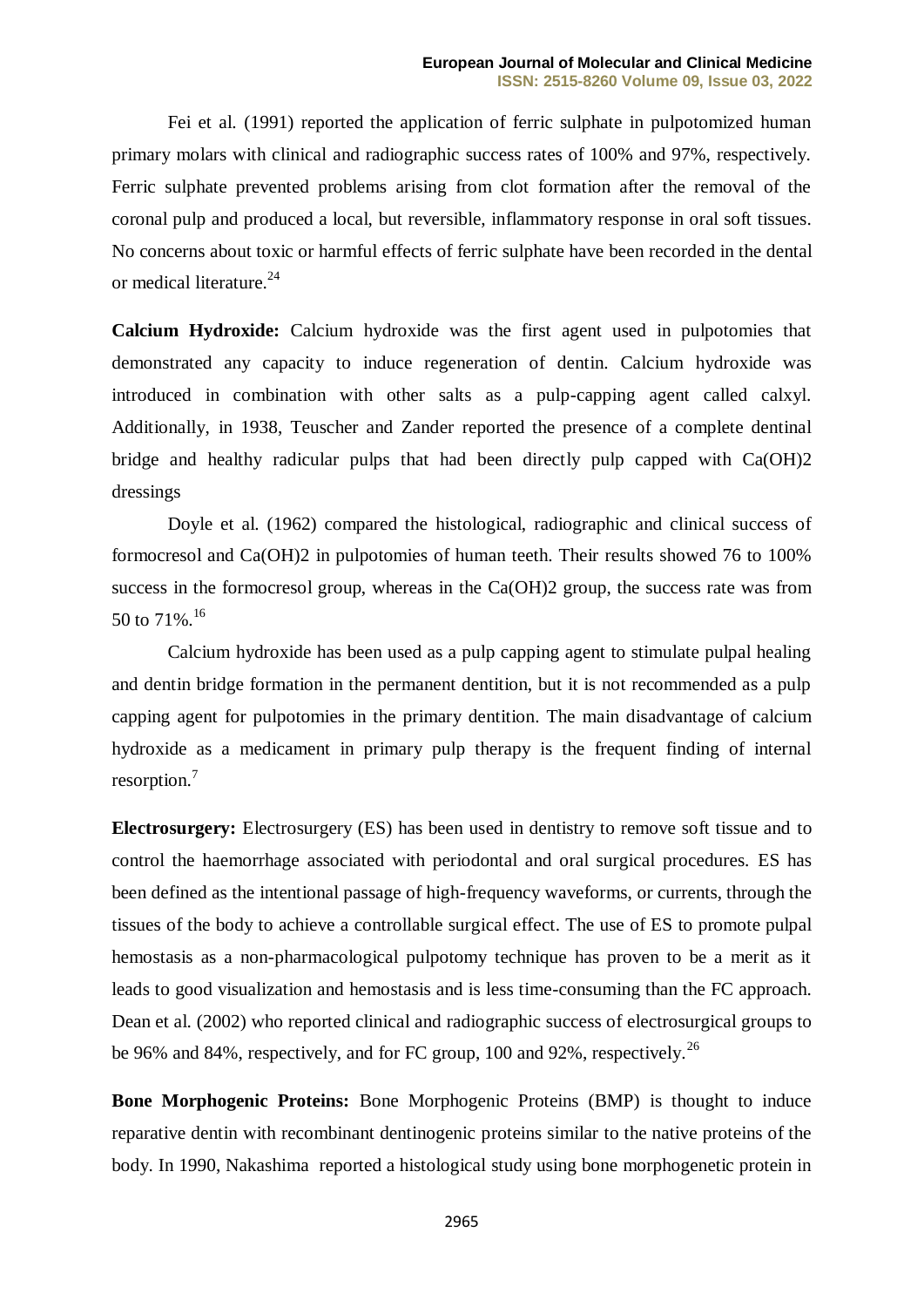50 teeth of five young adult dogs. The study was undertaken at time periods of 1, 4 and 8 weeks. The results showed that reparative dentin formed in the cavity of the amputated pulp when capped with crude allogenic bone morphogenetic protein. In addition, 8 weeks postoperatively, odontoblasts were forming tubular dentin next to the osteodentin.<sup>27</sup>

**Freeze-dried Bone:** Fadavi et al. (1988) evaluated the effects of freeze-dried bone on amputated pulp in 15 primary and one permanent monkey teeth. They compared these teeth with teeth treated with Ca(OH)2 and formocresol. Freeze-dried bone showed a complete or partial calcific barrier directly below the amputation site, and similar results were shown in the Ca(OH)2 group after 3 months; however, the results in the formocresol group were comparable to those of previously published studies.<sup>28</sup>

#### **Recent Pulpotomy Medicament**

**Mineral Trioxide Aggregate:** The mineral trioxide aggregate (MTA) was introduced by Torabinejad in mid-1990s as a novel material for the pulpotomy procedure in both primary and permanent teeth. The MTA offers properties like excellent biocompatibility, promotes tissue regeneration, and provides a good marginal integrity with no microleakage. [Srinivasan](https://ijdr.in/searchresult.asp?search=&author=Daya+Srinivasan&journal=Y&but_search=Search&entries=10&pg=1&s=0) D et al. (2011) compared mineral trioxide aggregate and formocresol as pulpotomy medicaments by clinical and radiographic assessments and to assess the histological features of both pulpotomy medicaments in deciduous teeth. At the end of 12 month follow up MTA was found to be superior to formocresol clinically, radiographically. Histological analysis showed better reparative ability with hard tissue barrier formation with MTA compared to formocresol.<sup>29</sup>

**Biodentine:** Biodentine (Septodont, St. Maur-Des-Fosses, France), a newer bioactive cement, has been shown to be useful in numerous clinical applications such as pulp capping, pulpotomy, and apexification. Biodentine is bioactive cement with mechanical properties similar to the dentin, hence it can be used as a dentin substitute. Placement of biodentine over a health pulpal tissue has been shown to encourage reparative dentin formation. It is biocompatible, has short setting time, long shelf life, high compressive strength, and better ehandling properties.<sup>30</sup> Musale PK et al. (2018) evaluated clinical and radiographic outcomes of Biodentine™ as a pulpotomy medicament compared with one-minute full-strength formocresol and white MTA. At the end of 12 month follow up biodentine was found to be superior to formocresol and white  $MTA$ <sup>31</sup>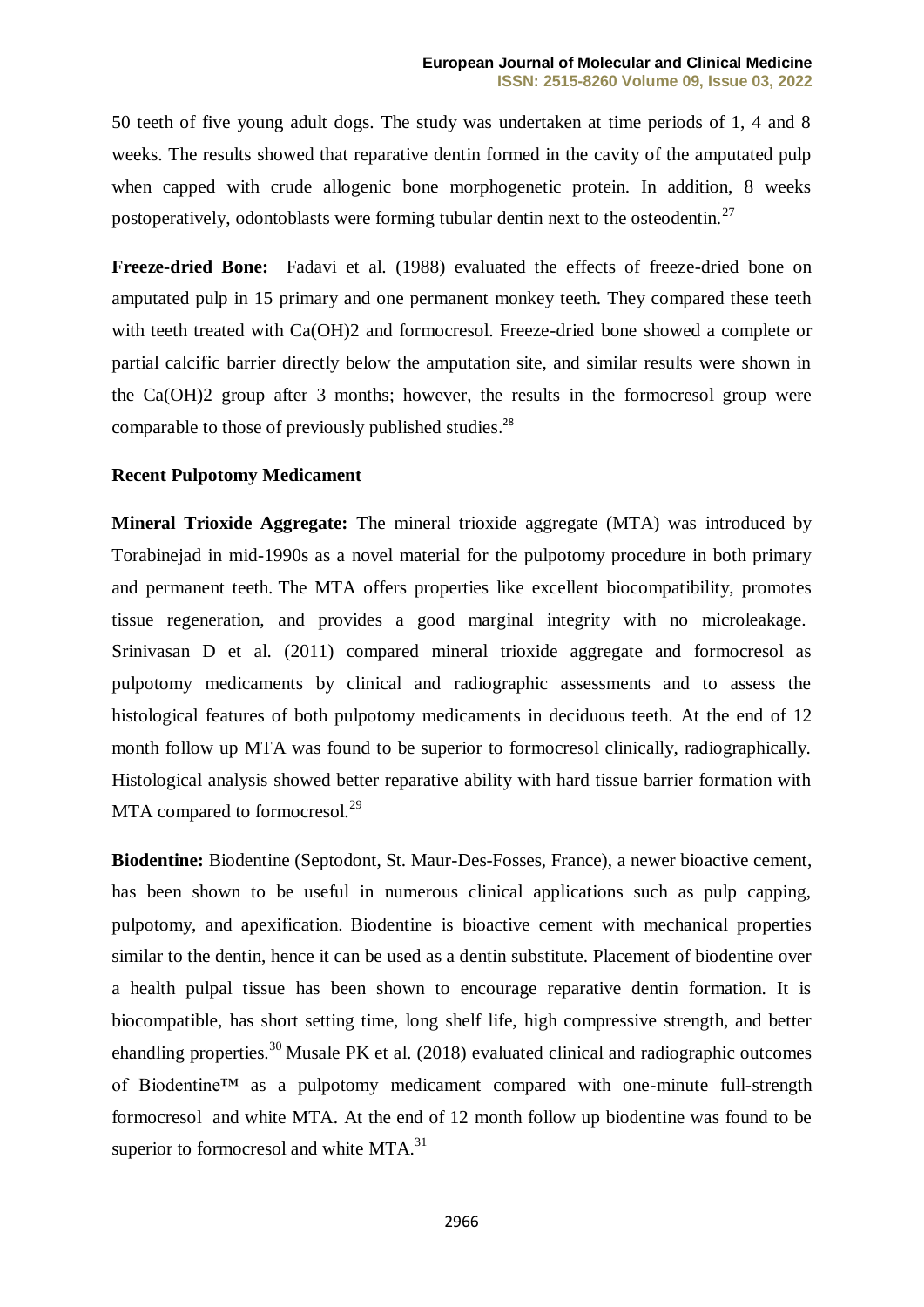**Portland cement:** Portland cement (PC) differs from MTA by the absence of bismuth ions and presence of potassium ions. Both MTA and portland cement have comparable antibacterial activity and almost identical properties macroscopically, microscopically and by X-ray diffraction analysis. It has also been shown that PC and MTA have similar effects on pulp cells when used for direct pulp-capping in rat teeth. Sakai et al. (2009) compared the clinical and radiographic effectiveness of mineral trioxide aggregate and Portland cement as pulp dressing agents in carious primary teeth. He found that the PC can serve as an effective and less expensive MTA substitute in primary molar pulpotomies. $^{32}$ 

**Sodium hypochlorite:** Sodium hypochlorite (NaOCl) most popular endodontic irrigants seems to be an acceptable alternative for FC owing to its antimicrobial property and hemostatic agent. NaOCl has been found to have promising results as a pulpotomy agent in primary teeth with results comparable to the agent of choice for maintaining vital pulp tissue, i.e., calcium hydroxide (the associated internal resorption being the major problem with calcium hydroxide). Coupled with the easy availability of NaOCl in each and every clinical scenario, it can be stated that for preservation pulpotomies, NaOCl is one of the best materials available at easy disposal to every dentist. Chauhan SP et al. (2017) compared formocresol and sodium hypochlorite as pulpotomy Medicament in primary teeth. Based on this study, result of 5% NaOCl and FC showed no significant difference in their success rate. Hence, NaOCl can be used as pulpotomy medicament; however, further clinical trials with long follow-up period are required.<sup>33</sup>

**Lyophilized freeze dried platelet:** Lyophilized freeze dried platelet regulates the multiplication of cells, migration and extracellular matrix production by acting as a signalling protein. An in-vivo study conducted by N Venugopal Reddy et al. to compare and evaluate the clinical, radiographical and histological success of FC, Propolis (PS), and Platelet derived growth factor (PDGF) as pulpotomy agents. The study showed clinical and radiographical success for PDGF group as 96.3% and 88.89% respectively, followed by PS group (96.3%, 88.4%) and FC group (76%, 72%). Histological examination showed deep and uninterrupted formation of dentin bridge with minimum inflammation in both PS and PDGF. In 2004, Kalaskar R et al. compared the efficacy of lyophilized freeze dried platelet derived preparation with calcium hydroxide in primary molars and found lyophilized freeze dried platelet to better than calcium hydroxide in 6 month follow up.<sup>34</sup>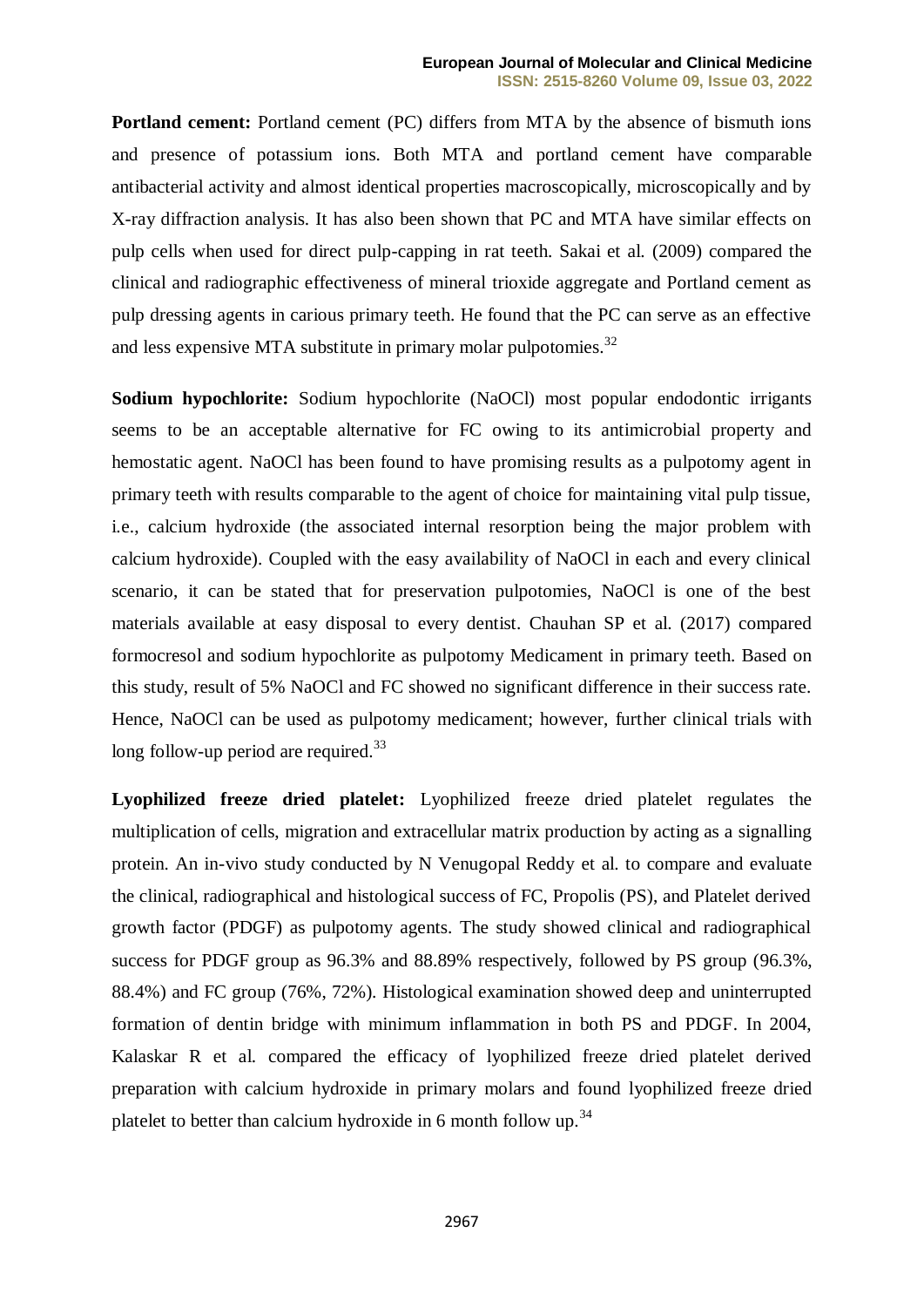**3 Mix-tatin:** 3 Mix-tatin has been used as a DPC and root canal filling material in primary teeth. It is composed of 3 Mix (a combination of metronidazole, minocycline, and ciprofloxacin) and statin. The successful outcome of 3 Mix-tatin could be attributed to the bio-inductive effect of simvastatin. 3 Mix-tatin in a study by Jamali et al*.* showed success rate of 90.5% for pulpotomy of primary molars.

**Calcium-enriched mixture:** Calcium-enriched mixture (CEM) cement, a novel endodontic material also known as new endodontic cement was introduced to dentistry by Asgary et al*.* in 2006. Nosrat in 2012 compared MTA with CEM pulpotomy, result showed 100% clinical and radiographical success rate for both the groups at 6 and 12 months' follow-up.<sup>36</sup>

**Nanohydroxy Apatite:** Nanohydroxy Apatite has been implemented in osseous defects for augmentation procedures and is gaining growing popularity in medicine and dentistry. NHA is biocompatible with pulp tissue and is non-irritating.<sup>37</sup>

**Platelet rich fibrin:** Platelet rich fibrin (PRF) is an autogenous biomaterial consisting of growth factors and cytokines entrapped in a fibrin matrix. It combines the fibrant sealant properties along with growth factors thereby providing an ideal environment for wound healing and regeneration of tissues. Patidar S et al. (2017) evaluated effectiveness of plateletrich fibrin and mineral trioxide aggregate as pulpotomy agent in primary molars. In radiographic and clinical evaluation PRF group found to be an acceptable alternative in pulpotomy of primary teeth. PRF holds a promising future in the area of primary tooth vital pulp therapy.<sup>38</sup>

**Natural Substances:** Many natural products such as Nigella Sativa, Curcuma Longa, Turmeric, Thymus Vulgaris, Honey, Allium Sativum oil, Aloe Vera, Acemannan have claimed to play a vital role and appear to be a feasible replacement to FC. However, higher level of evidence is needed to hold up its usage in pediatric dentistry.<sup>39</sup>

**Conclusion:** Pulpotomy is a procedure which involves complete amputation of the coronal pulp, followed by employment of an appropriate medicament that will stimulate healing and preserve the vitality of the tooth. Formocresol Pulpotomy enjoys very good clinical and radiographic success rates, and is still a popular pulpotomy material despite the concerns raised due to its toxicity, mutagenicity and carcinogenicity. Other materials such as MTA and Biodentine can be used as an alternative to formocresol.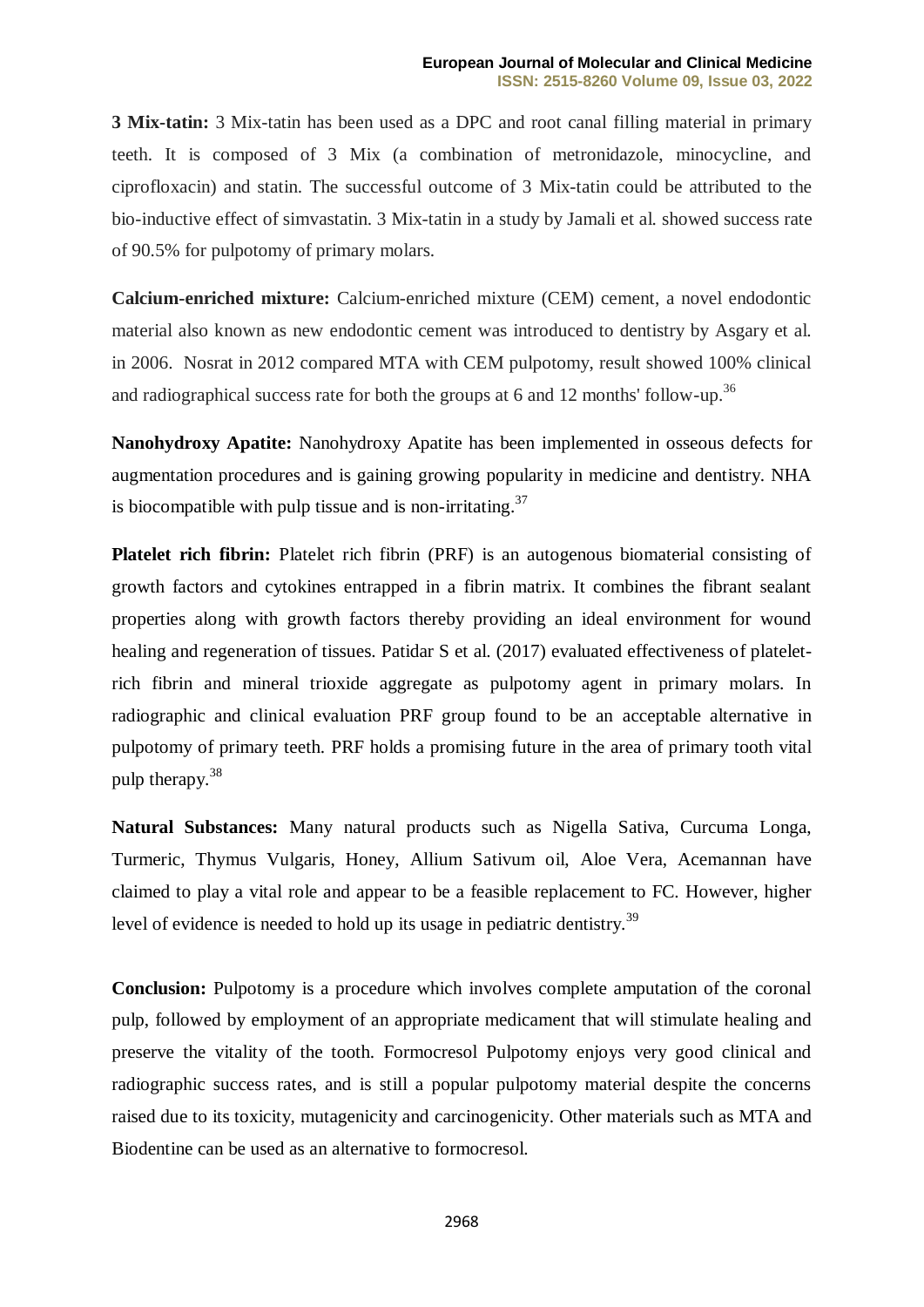#### **References**

- 1. Cohen M, Burns RC. Pathways of Pulp. 8th ed. St. Louis: Mosby Inc.; 2002. Back to cited text no. 1
- 2. Prachi G, Pandit IK, Neeraj G, Monika G, Neha S, Vikas S. Clinical efficacy of various medicaments used for pulpotomy in primary molars – A comparative study. Int J Res Dev Pharm Life Sci 2016;5:2107-16.
- 3. Holt R, Roberts G, Scully C. ABC of oral health. Oral health and disease. BMJ 2000;320:1652-5**.**
- 4. American Academy of Pediatric Dentistry. Guideline on pulp therapy for primary and immature permanent teeth. Counc Clin Aff 2014;37:15-6.
- 5. Gupta K, Singh Thakur VB, Gupta N, Sharma A, Mahajan A, Gupta K. Comparative evaluation of formocresol and electrosurgical pulpotomy in human primary teeth- An in vivo study. Int J Forensic Odontol 2018;3:21-5
- 6. Fuks AB. Vital pulp therapy with new materials for primary teeth: New directions and treatment perspectives. Pediatr Dent. 2008;30:211–9.
- 7. Al-Dlaigan YH. Pulpotomy Medicaments used in Deciduous Dentition: An Update. J Contemp Dent Pract . 2015;16(6):486–503. doi:10.5005/jp-journals-10024-1711
- 8. Madan K, Baliga S, Deulkar P, et al. A comparative evaluation between propolis and mineral trioxide aggregate as pulpotomy medicaments in primary molars. J. Evolution Med. Dent. Sci. 2020;9(15):1256-1260
- 9. Saha R, Taha A. Contemporary pulpotomy agents in pediatric dentistry: a review. SJCMDS 2021; 1(1): 21-25.
- 10. Fuks AB. Vital Pulp Therapy with New Materials for Primary Teeth: New Directions and Treatment Perspectives. Pediatric Dentistry. 2008; 30: 211-219.
- 11. Spedding RH, Mitchell DF, McDonald RE. Formocresol and calcium hydroxide therapy. Journal of Dental Research. 1965; **44**: 1023-1034.
- 12. Redig DF. A comparison and evaluation of two formocresol pulpotomy techniques utilizing "Buckley's" formocresol. ASDC Journal of Dentistry for Children. 1968; 35: 22-30.
- 13. Hafez A, Cox C, Tarim B, Otsuki M, Akimoto N. An invivo evaluation of hemorrhage control using sodium hypochlorite and direct capping with a one or two component adhesive system in exposed nonhuman primate pulps. Quintessence International. 2002; **33**: 737-748.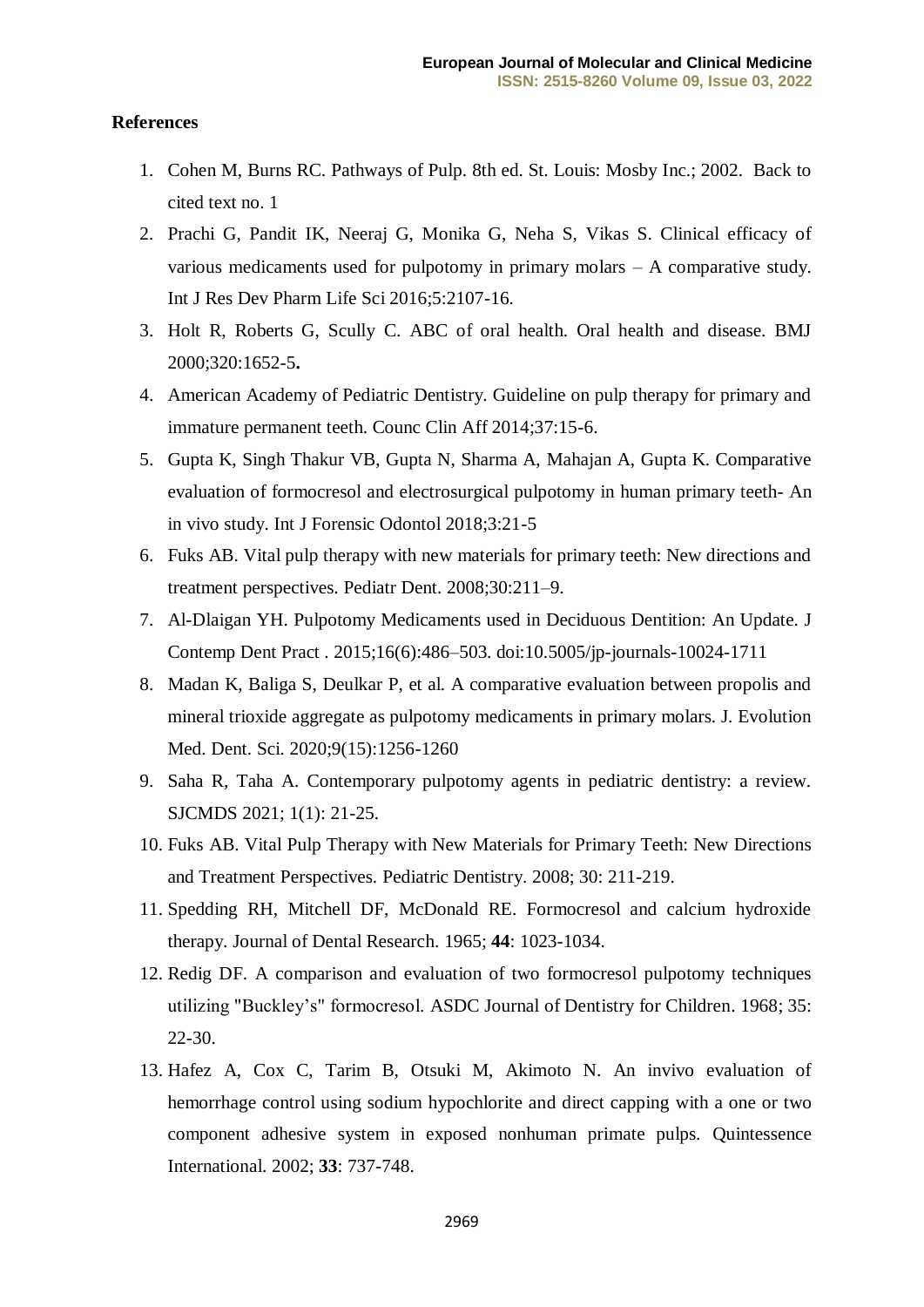- 14. Bagchi P, Kashyap N, Biswas S. Pulpotomy: Modern concepts and materials. Int J Oral Health Dent 2021;7(4):245-252.
- 15. Chandrashekhar S, Shashidhar J. Formocresol, still a controversial material for pulpotomy: A critical literature review. J Res Dent 2014;2:114-24.
- 16. Doyle WA, McDonald RE, Mitchell DF. Formocresol versus calcium hydroxide in pulpotomy. J Dent Child 1962;29:86-97.
- 17. Spedding RH, Mitchell DF, McDonald RE. Formocresol and calcium hydroxide therapy. J Dent Res 1965;44:1023-34
- 18. Redig DF. A comparison and evaluation of two formocresol pulpotomy technics utilizing "Buckley's" formocresol. J Dent Child 1968;35:22‑30.
- 19. Restorative techniques in paediatric dentistry,. In: Duggal MS, editor. 2nd ed.; 2002. p. 50‑63.
- 20. Ranly DM. Formocresol toxicity: Current knowledge. *Actade Odontologia Pediatrica*. 1984; **5**: 93-98.
- 21. Garcia-Godoy F. Evaluation of an iodoform paste in root canal therapy for infected primary teeth. ASDC J Dent Child. 1987; 54:30–4.
- 22. Adlakha VK, Chandna P, Joshi J, Thomas A, Singh N. A comparative evaluation of hydroxyapatite crystals and glutaraldehyde as agents for pulpotomy in deciduous molars. Int J Clin Pediatr Dent. 2009 Jan;2(1):13-22.
- 23. Prakash C, Chandra S, Jaiswal JN. Formocresol and glutaraldehyde pulpotomies in primary teeth. J Pedod 1989;13:314‑22.
- 24. Fei A-L, Udin RD, Johnson R. A clinical study of ferric sulfate as a pulpotomy agent in primary teeth. Pediatric dentistry 1990;13(6):327-332
- 25. Teuscher GW, Zander HA. A preliminary report on pulpotomy. Northwestern Dental Res and Grad Quart University Bulletin 1938;39(4): 4-8.
- 26. Dean JA, Mack RB, Fulkerson BT, Sanders BJ. Comparison of electrosurgical and formocresol pulpotomy procedures in children. Int J Paediatr Dent 2002;12:177-82.
- 27. Nakashima M. The induction of reparative dentine in the amputated dental pulp of the dog by bone morphogenetic protein. Arch Oral Biol 1990;35(7):493-497.
- 28. Fadavi S, Anderson A, Punwani I. Freeze-dried bone in pulpotomy procedures in monkey. The Journal of pedodontics 1988;13(2):108-122.